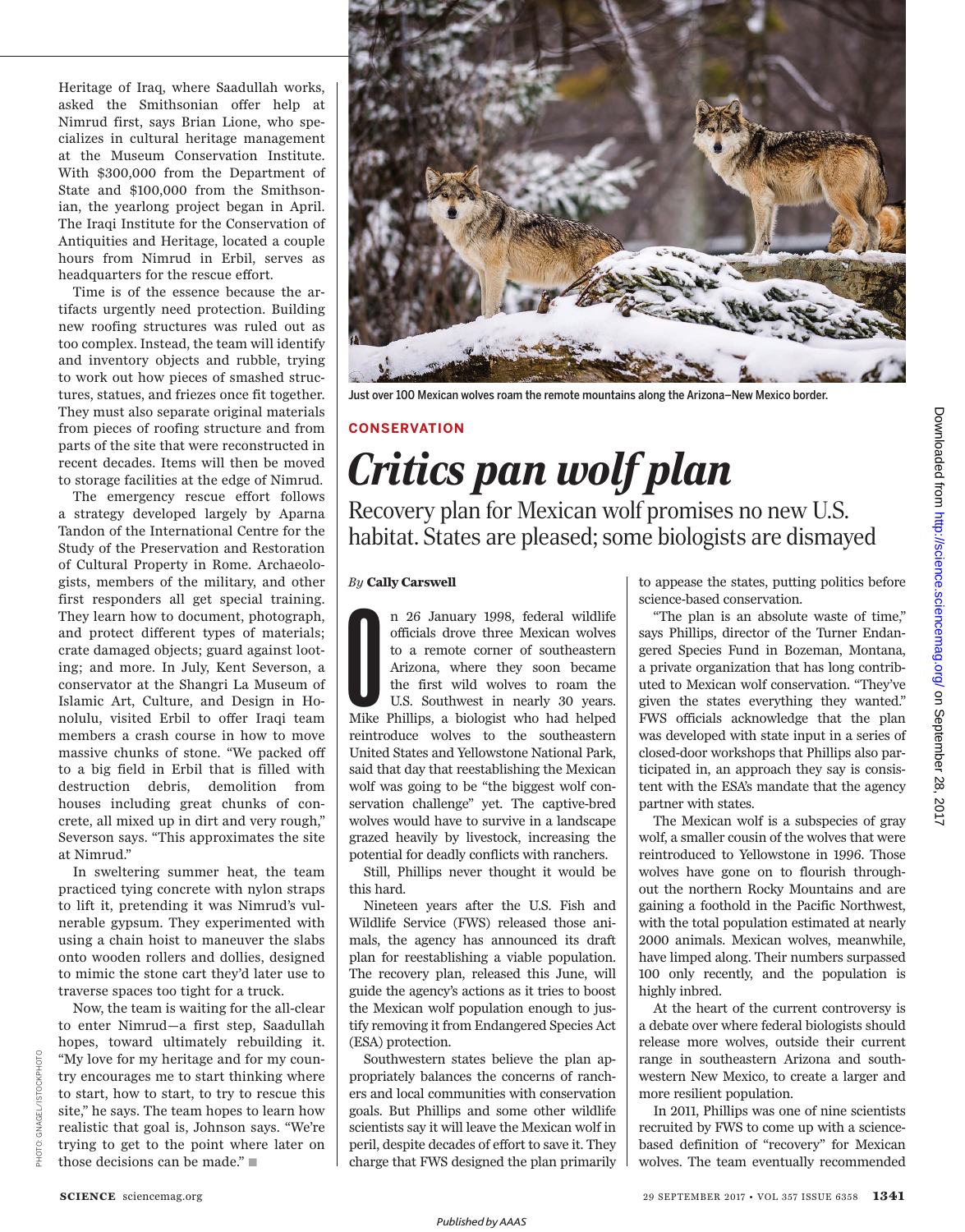establishing two additional populations, one around the Grand Canyon in northern Arizona, and another in southern Colorado and northern New Mexico. Recovery would be achieved, they suggested, when the wolves in the three areas totaled 750, with at least 200 animals in each population and movement between them. The team also supported restoration in Mexico, but concluded the habitat there was too marginal to support a sizable population.

In 2012, FWS incorporated the science team's recommendations into a rough draft of a recovery plan. A copy of the draft obtained by *Science* said the Mexican wolf was "not recoverable" unless its range included the northern sites. But the agency never finished the draft or released it to the public. Sherry Barrett, FWS's Mexican wolf recovery coordinator in Albuquerque, New Mexico,

#### **Not in my backyard**

In 2012, the government considered introducing Mexican wolves at two new U.S. sites. The latest plan relies instead on establishing new populations in Mexico.



says the process was put on hold for administrative reasons, including an environmental lawsuit that forced the agency to prioritize revising its regulations for the release and management of wild wolves. Phillips and others, however, believe the agency buried the plan because of pressure from Arizona, New Mexico, Colorado, and Utah, which objected to expanding wolf territory.

The draft recovery plan released this summer departs dramatically from the science team's earlier recommendations. It concludes that expanding the current Arizona–New Mexico population to just over 300 wolves and establishing a population of 170 wolves in Mexico will be enough to ensure recovery. "Our focus," Barrett says, "was to see if there was enough habitat in Mexico and south of Interstate 40 [I-40]," the eastwest highway that bisects both states.

Barrett explains that Mexican wolves historically occupied these areas, whereas the states argue that the northern sites fall outside the historic range. After running models on habitat potential and population viability, FWS concluded that populations south of I-40 and in Mexico could have at least a 90% chance of persisting for 100 years, the threshold it set for recovery. "That's what the science showed us," Barrett says.

Carlos Carroll, a biologist with the Klamath Center for Conservation Research in Orleans, California, questions the FWS population modeling. He argues that it included an incomplete "sensitivity analysis"—an examination of how small changes in, say, mortality or reproduction affect the outcome. Such analyses can tell managers how much confidence to invest in a model's results. One factor missing from the analysis, Carroll says, was potential variation in the proportion of female wolves that breed every year. Small fecundity changes can lead to significantly worse outcomes, he notes, suggesting the populations FWS envisions may be much more vulnerable to extinction than the agency estimates.

Phillips is also skeptical about the plan to build a wolf population in Mexico, where most habitat is on private land, cattle are plentiful, and data on natural prey are unreliable. "Wolf recovery has gone forward because of large tracts of public land," where the animals are less likely to be shot for threatening livestock, he says. "It's also critical that those public lands support large numbers of native prey." But Barrett says FWS has good partners in the Mexican government, which is not voicing concern that private lands are a barrier to recovery. "Our intent is to see if it's possible down there," she says.

Jim Heffelfinger, wildlife science coordinator at the Arizona Game and Fish Department in Phoenix, thinks that's the right course. The 2011 science team, he says, put "too much focus on what would be the gold standard if we didn't need to consider stakeholders." He believes the new plan can get enough buy-in to work on the ground.

FWS is reviewing more than 100,000 public comments on the draft plan. A final version is due in November.

Phillips concedes that focusing on Mexico and the existing U.S. wolf population is the path of least political resistance. But biologically, he says, it's a dead end. "I think the world of the U.S. Fish and Wildlife Service. But in this case, they let the Mexican wolf down."  $\blacksquare$ 

*Cally Carswell is a science and environment journalist in Santa Fe.*

#### **SPACE TECHNOLOGY**

## *Minisatellite surge spurs downlink infrastructure*

Budding ground station networks capture deluge of CubeSat data

#### *By* **Joshua Sokol**

Shua Semeter needed a data plan.<br>Not for his smartphone, but for his satellite. Semeter, an engineering professor at Boston University, is the principal investigator for ANDESITE, a toaster-sized satellite destined for low oshua Semeter needed a data plan. Not for his smartphone, but for his satellite. Semeter, an engineering professor at Boston University, is the principal investigator for ANDESITE, a toaster-sized satellite destined for ber, the satellite will eject a cloud of eight even smaller sensors that will track how the electrical currents that feed Earth's aurorae vary and how they respond to solar activity. Semeter hopes the mission will run for at least 2 weeks and send home a gigabyte of magnetic readings.

If, that is, he can figure out how to get all those data back to Earth. ANDESITE and hundreds of other recently launched CubeSats—minisatellites pieced together like Lego blocks—have created a data bottleneck. "It's all well and good to build cheap satellites," Semeter says. "But as soon as you put a data geyser on one, like a camera, you need a high data rate and substantial infrastructure to retrieve the information." Now, traditional and startup companies as well as the military and government agencies are jumping into the fledgling market. They are building out or buying into global antenna networks and testing more capable downlink technologies and architectures.

When the first generation of CubeSats launched in the early 2000s, they transmitted a trickle of largely perfunctory bookkeeping data with standard low-power radios. "We were basically doing the same thing, using the same thing, as the ham radio guys," says engineer Bob Twiggs of Morehead State University in Kentucky, who co-developed the CubeSat standard— 10-centimeter cubes that serve as building blocks for many small satellites. Twiggs and his students were able to pull down their data with amateur-grade antennas—